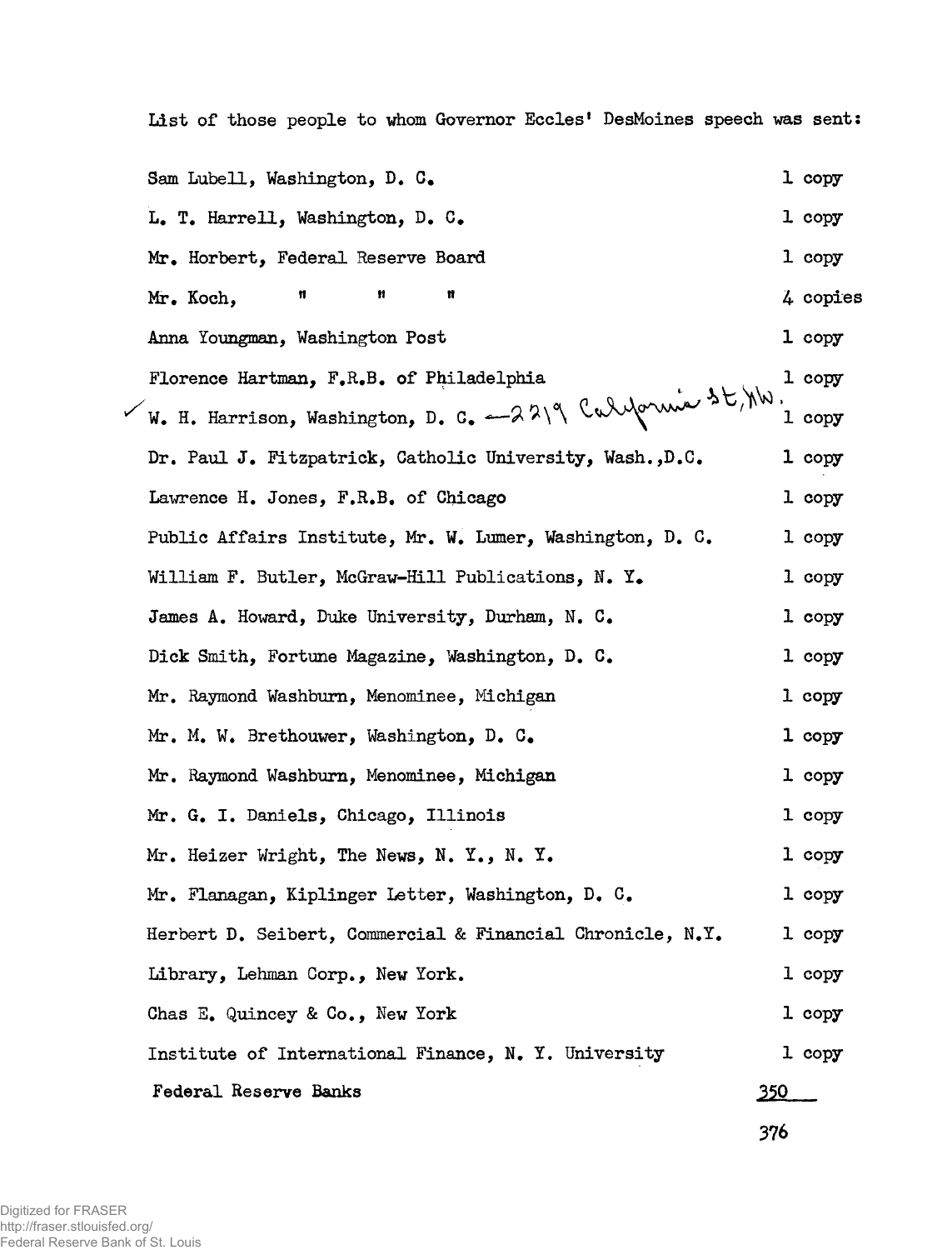| Mr. Ralph Young, F. R. Board                                                                              | 30 copies        |
|-----------------------------------------------------------------------------------------------------------|------------------|
| Miss M. Warneson, Treasury                                                                                | 3 copies         |
| Mrs. Cummings, Office of Director of Foreign &<br>Domestic Commerce, Dept. of Commerce, Washington, D. C. | 6 copies         |
| (additional)<br>Mr. Handy, Treasury Dept.                                                                 | 2 copies         |
| Geo. F. McEvoy, Staten Island, N.Y.                                                                       | 1 copy           |
| Winston L. Molander, N <sub>o</sub> rthwestern National Bank of Minneapolis                               | $1$ copy         |
| Miss Oulahan, Washington Post                                                                             | $1$ copy         |
| Mr. Kenneth Williams, F. R. B.                                                                            | 2 copies         |
| Miss Brow, Files, F.R.B.                                                                                  | 3 copies         |
| Library, J. P. Morgan & Co., Inc.                                                                         | 3 copies         |
| Rev. Robt. J. McEwen, S. J., Dept. Economics, Boston College                                              | 1 copy           |
| Robert M. Work, Saloman Bros. & Hutzler, Chicago.                                                         | 1 copy           |
| Mr. E. R. Bowen, Glenview, Ill.                                                                           | 1 copy           |
| Mary Ray Burns, University of Minnesota                                                                   | 1 copy           |
| Personal Mailing List                                                                                     | 83 copies<br>129 |

11/12